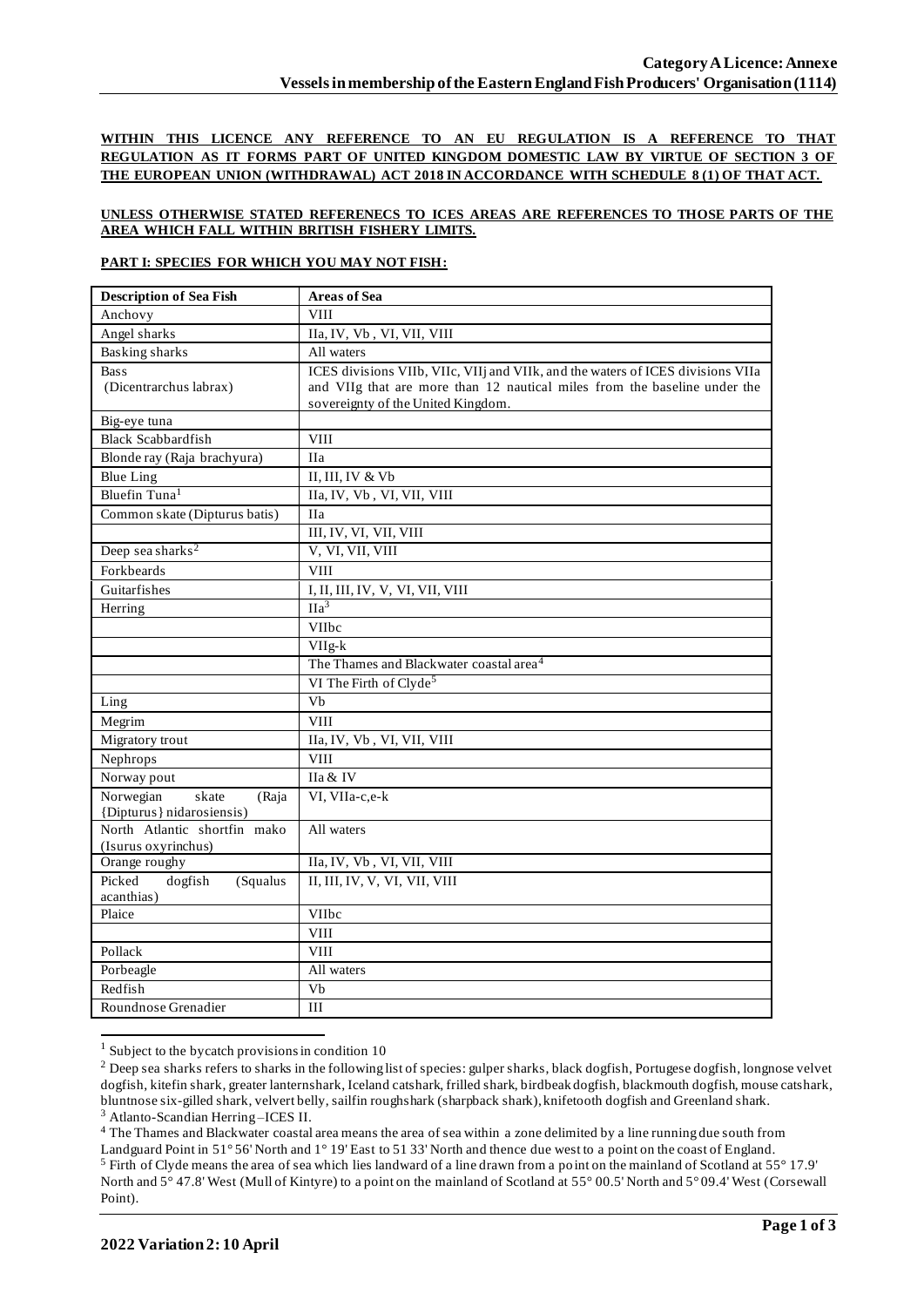| Salmon                                                 | IIa, IV, Vb, VI, VII, VIII                   |  |
|--------------------------------------------------------|----------------------------------------------|--|
| Sandeels                                               | Scottish Inshore Waters <sup>6</sup>         |  |
| Skates and Rays                                        | <b>VIII</b>                                  |  |
| Small-eyed<br>(Raja<br>ray<br>microocellata)           | IIa, IV, VIa, VIb, VIIa-c, VIIe and VIIh-k   |  |
| <b>Smooth</b><br>lanternshark<br>(Etmopterus pusillus) | IIa, IV                                      |  |
|                                                        | I, V, VI, VII, VIII                          |  |
| Sole                                                   | <b>VIIbc</b>                                 |  |
|                                                        | <b>VIII</b>                                  |  |
| Starry Ray (Amblyraja radiata)                         | IIa, IIIa, IV, VIId                          |  |
| Thornback ray (Raja clavata)                           | <b>IIIa</b>                                  |  |
| Tope shark (Galeorhinus galeus)                        | When taken with longlines in IIa, IV; and in |  |
|                                                        | I, V, VI, VII, VIII                          |  |
| Undulate Ray (Raja undulata)                           | VI                                           |  |
| White sharks                                           | IIa, IV, Vb, VI, VII, VIII                   |  |
| White Skate (Rostroraja alba)                          | VI, VII, VIII                                |  |
| Whiting                                                | <b>VIII</b>                                  |  |

# **SPECIES FOR WHICH YOU MAY NOT FISH CONTINUED**

| <b>SPECIES</b> | <b>SEA AREAS</b>                                                              |
|----------------|-------------------------------------------------------------------------------|
| Mackerel       | IVa Flexibility box <sup>7</sup> (Seasonal closure 15th February – 31st July) |

# **PART II: QUOTA LIMITATIONS OF TAC STOCKS**

## **LICENCE HOLDERS ARE REMINDED THAT QUOTA LIMITS ARE IN LIVE WEIGHT.**

For the conversion factors that apply see the bottom of this Annexe.

| <b>TAC SPECIES</b>                     | <b>SEA AREA</b> | OUOTA LIMIT/ MONTH<br><b>(UNLESS OTHERWISE</b><br><b>STATED</b> ) |
|----------------------------------------|-----------------|-------------------------------------------------------------------|
| Greater Silver Smelt                   | IIa, IV         | 0.1 tonnes per trip                                               |
|                                        | Vb, VI, VII     | 1 tonne per trip                                                  |
| $L$ ing                                | IIa, IV         | 0.2 tonnes per trip                                               |
| Tusk                                   | Ha              | 0.1 tonnes per trip                                               |
| Blue Ling                              | IIa & IV        | 0.1 tonnes per trip                                               |
| Small-eyed ray (Raja<br>microocellata) | $VIIf-g$        | 1.5 tonnes                                                        |

| DEEP-SEA SPECIES   | <b>SEA AREA</b>       |
|--------------------|-----------------------|
| Alfonsinos         | IV. Vb. VI. VII. VIII |
| Black scabbardfish | IIa, IV, Vb, VI, VII  |

<sup>&</sup>lt;sup>6</sup> "Scottish inshore waters" means the sea adjacent to the coast of Scotland and to the landward of a limit of 6 nautical miles from the baseline from which the territorial sea is measured, up to the mean high water mark of ordinary spring tides.

 $^7$  Mackerel caught in ICES Division IVa in the periods between 1 August and 15 February shall be recorded against the Western mackerel quota. All other catches of mackerel in ICES Division IVa shall be recorded against the North Sea mackerel quota and shall be subject to any quota limitations set out at **Part II** of this **Annex**.